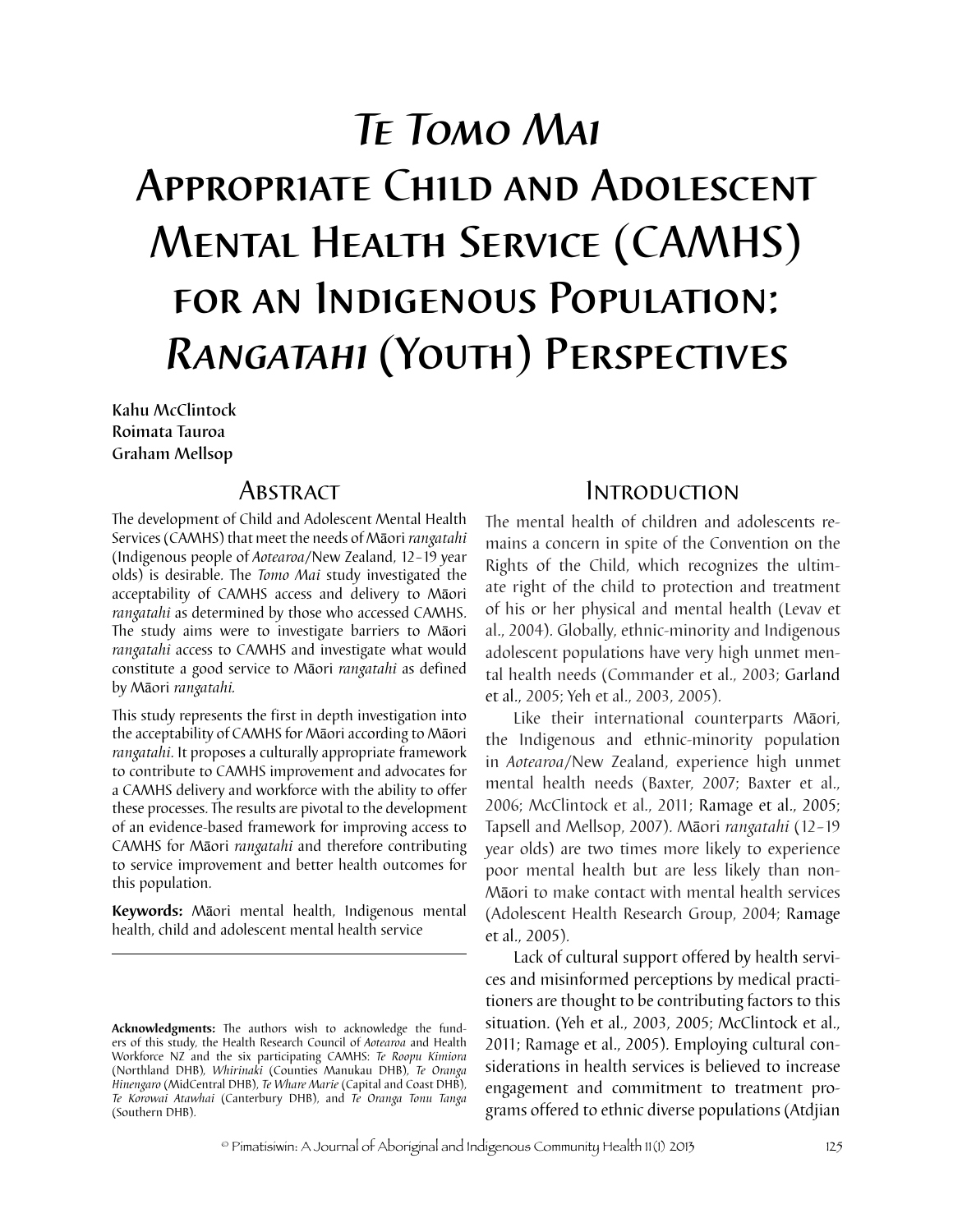and Vega, 2005; Bhui et al., 2003, 2007; Dogra, 2004; Fitzgerald and Galyer, 2007; Snowden, 2003).

### Examining Culture and CAMHS

A holistic world-view promoting social, physical, and spiritual connection is important to Indigenous well-being (Durie, 1994; McCormick, 1995; Swinomish Tribal Mental Health Project, 1991; Van Uchelen et al., 1997). Supporting identity for ethnic populations increases engagement and commitment to treatment programs by these groups inclusive of children and adolescents (Atdjian and Vega, 2005; Bhui et al., 2007, 2003; Dogra, 2004; McClintock et al., 2011, 2012; Snowden et al., 2006). Health providers that employ culturally competent staff increase positive health experiences for ethnic minorities (McClintock et al., 2011; US Department of Health & Human Services, Office of the Surgeon General, 2005).

## Examination of Māori rangatahi and **CAMHS**

There is a lack of research on how to best deliver and improve CAMHS in *Aotearoa* for the Māori adolescent population. Current evidence supports culturally appropriate delivery of health services as seminal to this development (Baxter et al., 2006; McClintock et al., 2011, 2012; Ramage et al., 2005). The examination of whether providing culturally appropriate mental health services improves access for Māori, including the *rangatahi* population, adds to this discussion (Baxter et al., 2006; Oakley Browne et al., 2006; McClintock et al., 2011, 2012).

Two qualitative studies in *Aotearoa* identified concerns relevant to CAMHS delivery for Māori *rangatahi*. One study, with 50 Māori caregivers, sought perspectives on what constituted acceptable CAMHS delivery for their children (0–19 years of age) who accessed these services (McClintock et al., 2011). The results contributed to the conceptual development of a CAMHS best practice model aligned with the traditional *Pōwhiri* process of engagement and participation, particularly the components of *karanga, mihimihi, whaikōrero* and *koha* (McClintock et al., 2010, 2011). This process valued informed consent, respectful relationships, shared commitment, and reciprocity between caregivers and CAMHS.

Caregivers expected these services to work in a collaborative and appropriate way that satisfied Māori. This included partnership with *whānau* (family) and cultural processes (McClintock et al., 2011).

Capturing youth perspectives of CAMHS is also imperative (Brunk et al., 1998; California Department of Mental Health Systems of Care, 2005; Davies and Wright, 2008; Harris et al., 2005; Riley and Stromberg, 2001; Riley et al., 2005). The second *Aotearoa* qualitative study, with participants aged 7–12 years who had accessed CAMHS, described participant experiences and views of the CAMHS assessment processes (Mitchell-Lowe and Eggleston, 2009). Nine participants contributed to the study and five themes were identified from the interviews, which included:

- 1. Stigma of mental illness;
- 2. Staff qualities and approaches that included culturally sensitive and age appropriate considerations;
- 3. Confidentiality;
- 4. CAMHS environment; and
- 5. Anxiety about attending CAMHS (Mitchell-Lowe and Eggleston, 2009).

A limitation of both studies was that neither included the views and experiences of 12–19 year-old Māori *(rangatahi),* who had accessed CAMHS, for their notions of a responsive service. It is therefore timely to conduct a study with this population.

## The Tomo Mai Qualitative Study

The *Tomo mai* research project utilized both qualitative and quantitative approaches with Māori *rangatahi* (12–19 years old) who accessed support June 2009–June 2010 from one of the six CAMHS<sup>1</sup> located within District Health Boards (DHBs) to gain their views on the acceptability of CAMHS. This article reports only the qualitative phase.

# Method

#### Aim

The study aims were to:

1. Investigate barriers to Māori *rangatahi* access to CAMHS; and

<sup>1</sup> *Te Roopu Kimiora* (Northland DHB), *Whirinaki* (Counties Manukau DHB), *Te Oranga Hinengaro* (MidCentral DHB), *Te Whare Marie*  (Capital and Coast DHB), *Te Korowai Atawhai* (Canterbury DHB), and *Te Oranga Tonu Tanga* (Southern DHB).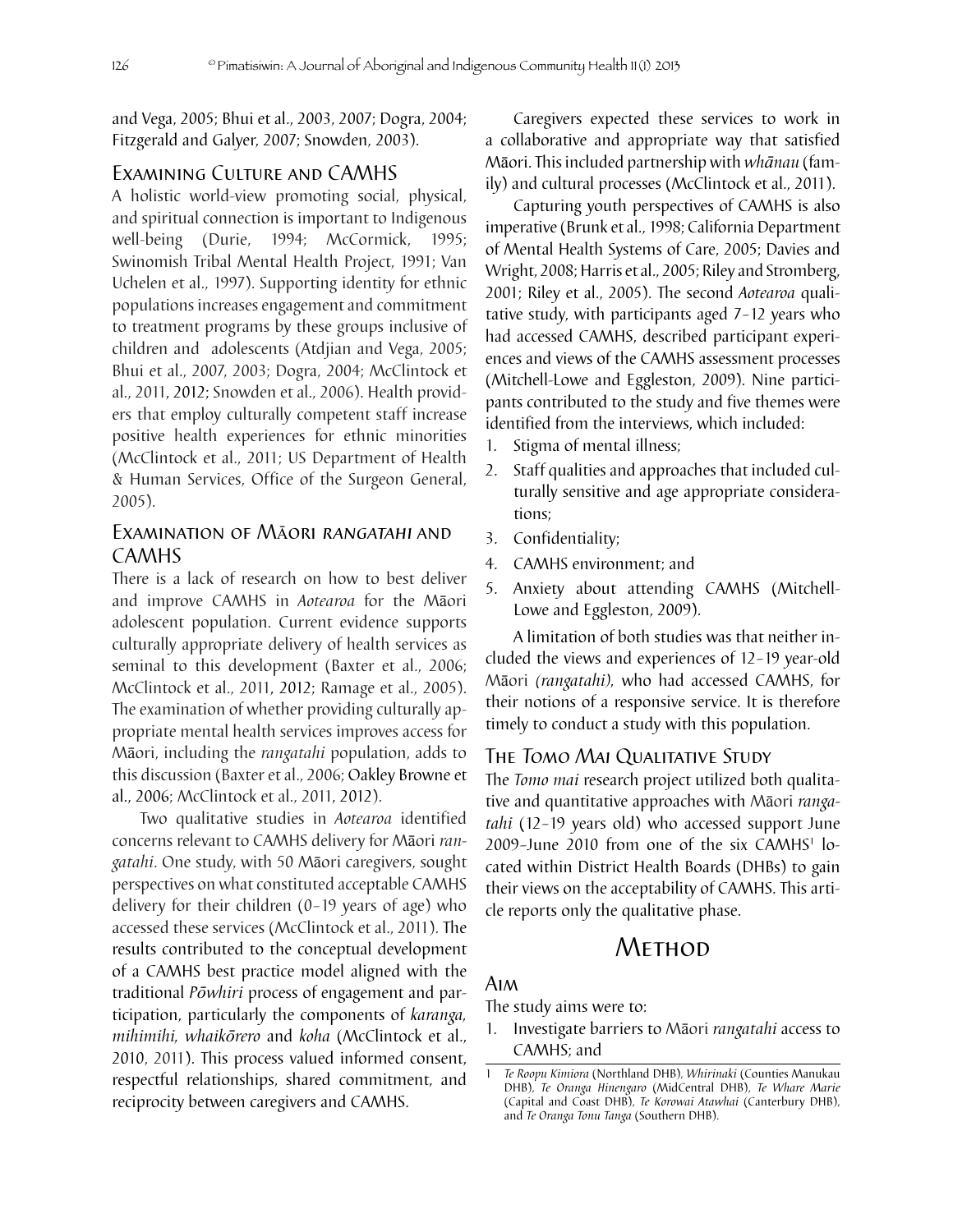2. Investigate what would constitute a good service to Māori *rangatahi* as defined by Māori *rangatahi.*

## *Pōwhiri research process*

A *kaupapa* Māori research process was utilized in *Te Tomo Mai* founded on the traditional Māori values and beliefs that operate within the *Pōwhiri* process of engagement and participation (McClintock et al., 2010). The *Pōwhiri* elements of *karanga, mihimihi, whaikōrero, and koha* have been described to support a *kaupapa* Māori research paradigm. These protocols are premised on respect and positive relationships between the *tangata whenua* (hosts) and *manuwhiri* (guests). In this *kaupapa* Māori research context the researcher is the *manuwhiri* and the participants are the *tangata whenua* (McClintock et al., 2010).

## **RECRUITMENT**

A purposive sample of 30 *rangatahi* participated from six DHB CAMHS, located throughout *Aotearoa*. The recruitment process aligned with the *Pōwhiri*  process of engagement and participation, which included the *karanga* or invitation and consent to complete the interview; *mihimihi* or information sheet explaining the study; *whaikōrero* or conducting the interview; and *koha* or commitment to complete the study by returning the approved transcript for inclusion.

## Questions

The qualitative study utilized three open ended semistructured questions:

- 1. What did you like most about the CAMHS?
- 2. How could the service best be improved?
- 3. What would your ideal service be?

Participants were prompted to expand on these areas in the interview sessions. Face-to-face interviews occurred at a venue chosen by the participant, which for most was in their homes. The interviews lasted 40–60 minutes. All interviews were audio taped, transcribed, then the transcripts returned to *rangatahi* for checking before inclusion in the database.

## Analysis

The qualitative data analysis utilized a general inductive approach (Thomas, 2005). This method is

independent of theory and obtains explanations from raw data to develop themes and ideas through multiple readings and summarizing of key themes. These themes were identified through a close reading of the text (Thomas, 2005). Thematic analysis has the potential to provide descriptive detail and depth to data.

The data collection relied on the sharing of participants' experiences. A thematic analysis involved identifying the meanings associated with their shared experiences and situations (Braun and Clarke, 2006). The narrative data collected through the interviews were transcribed into consistently formatted documents which were read and coded into themes (Thomas, 2005). The data was then organized into main themes and subthemes, and stored using NVivo7 software. Selected passages were placed under the preferred node through a coding framework. NVivo7 software was employed to facilitate the ordering of the data through a thematic approach after which the findings were sorted into themes (Thomas, 2005).

## Ethics

The Multiregion Ethics Committee (MEC/10/05/ 042) of the Ministry of Health *Aotearoa*, approved the study. Each of the six participating DHBs had their own unique ethical processes to endorse this research. Gaining site approval from each DHB presented unanticipated challenges. The main issue included multiple research committees in the same DHB not agreeing with each other (Māori, Mental Health Research, and Health Research committees) and services being overburdened to accommodate a research request.

# Results

This section records the results obtained following the interview process identified in the methodology. Table 1 displays the numbers of *rangatahi* from the six CAMHS who participated in the *Te Tomo Mai* qualitative phase.

The themes have contributed to the conceptual development of a CAMHS best practice model for working with Māori *rangatahi*. The approach has been aligned with the traditional *Pōwhiri* process of engagement and participation. Part one to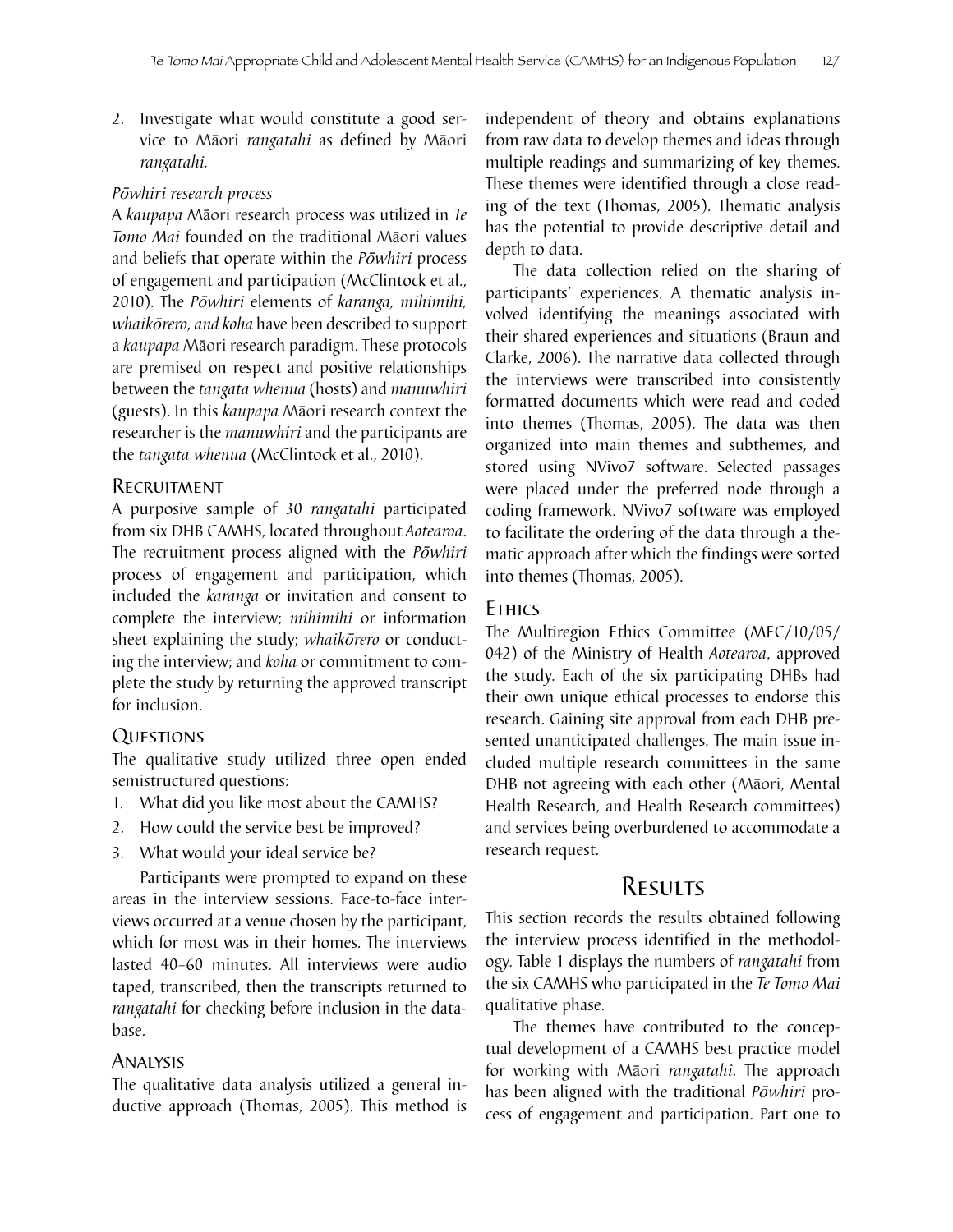| Table 1                     |    |
|-----------------------------|----|
| <i>Interviewees</i>         | n  |
| Te Roopu Kimiora            | 5  |
| Whirinaki                   | 5  |
| Oranga Hinengaro            | 6  |
| Te Whare Marie              | 6  |
| Te Korowai Atawhai          |    |
| Te Or <u>anga Tonutanga</u> |    |
| Total                       | 30 |

this section acknowledges what *rangatahi* in this study experienced as helpful from CAMHS. Part two identifies the challenges *rangatahi* faced in accessing CAMHS. These have been framed as future areas of development, *ngā moemoea* which are the *rangatahi* aspirations for improved CAMHS delivery. This structure informs the notion of an acceptable CAMHS as determined by Māori *rangatahi*.

# Part One: <sup>P</sup>ōwhiri Process for Positive CAMHS Delivery

#### *Karanga*

Appropriate to the *karanga* stage, *rangatahi* appreciated entry and referral pathways into CAMHS that accommodated both formal and informal processes. For example, *rangatahi* identified emergency department referrals and *whānau* who supported them to access CAMHS as important.

#### *Mihimihi*

Appropriate to the *mihimihi* stage, *rangatahi* appreciated positive contact processes with CAMHS that included *whānau* accompanying them to the service. *Rangatahi* expressed the desire for the first contact to include *whānau* who often knew about the issues and wanted information on how to assist. Clinicians who demonstrated considerate listening skills and valued *rangatahi* views were thought more likely to be successful in engaging them.

#### *Whaikōrero*

Appropriate to the *whaikōrero* stage, *rangatahi* appreciated a CAMHS that was delivered in a *whānau* type environment, more than professional, that supported a *whānau* partnership approach. Services that assisted *rangatahi* through cultural processes to enhance cultural identity; *te reo* Māori (Māori language), cultural connectedness, *whakapapa* (geneal-

ogy), and spiritual wellbeing *karakia* (prayers) were valued. *Rangatahi* believed *kaupapa* Māori mental health services often went beyond the call of duty being available 24/7, willing to assist with transport to clinics and appointment venues organized in the community.

*Rangatahi* appreciated assistance in setting goals and plans, and working with clinicians who were viewed as genuinely there to help them*. Rangatahi*  had no gender preference in terms of those who worked with them. *Rangatahi* believed medication was a choice and received and ceased this when in partnership with the CAMHS.

#### *Koha*

Appropriate to the *koha* stage, *rangatahi* appreciated a CAMHS that worked in partnership with them and their *whānau* and valued their input. *Rangatahi*  acknowledged success with CAMHS was dependant on appropriate cultural approaches being offered by Māori and non Māori CAMHS clinicians as well as a commitment to delivering these options in a genuine manner,

# Part Two: Ngā Moemoea, Aspirations for Positive CAMHS Delivery

#### *Karanga*

Appropriate to the *karanga* stage, *rangatahi* desired a workforce that would inform them of the cultural and clinical support CAMHS could provide.

#### *Mihimihi*

Appropriate to the *mihimihi* stage, *rangatahi* desired a workforce that would work to enhance the quality of the relationship between them and CAMHS.

#### *Whaikōrero*

Appropriate to the *whaikōrero* stage, *rangatahi* desired correct and timely information about medication and its benefits to assist in compliance with medication regimes offered by CAMHS.

#### *Koha*

Appropriate to the *koha* stage, *rangatahi* desired an opportunity to provide feedback on the quality of service, acknowledging the successes and articulat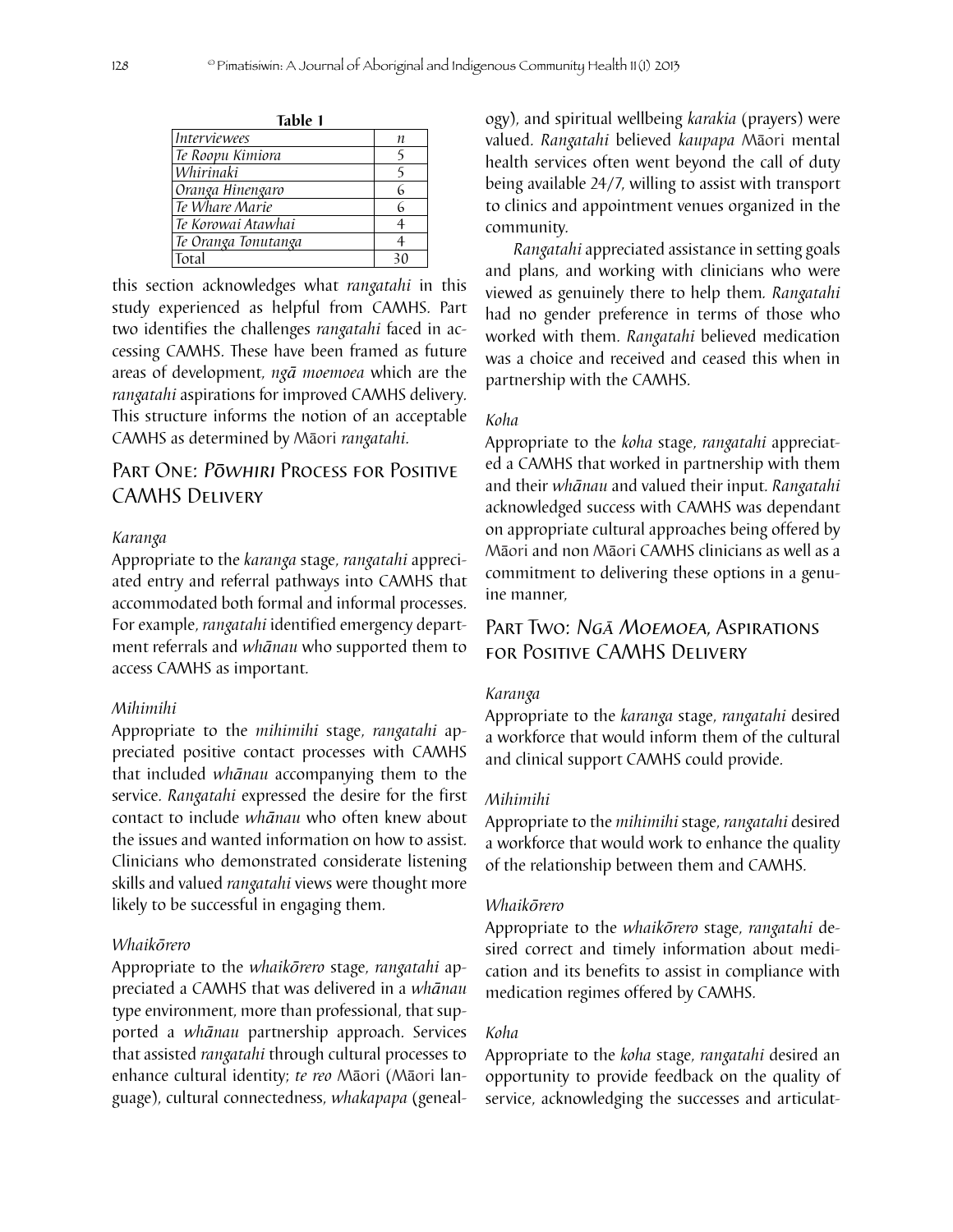ing the improvements needed. Some *rangatahi* also wanted the opportunity to share their experiences with others so they could influence help seeking behaviours for their friends

# Conclusion

This study represents the first formal reported investigation into the acceptability of CAMHS for Māori according to Māori *rangatahi*. A *kaupapa* Māori research approach that emphasized Māori development and aspirations ensured successful completion of this qualitative project.

This project interviewed *rangatahi* who had accessed CAMHS to get their perspective on the achievements and challenges in current CAMHS delivery. These perspectives should prove useful to guide future CAMHS delivery to *rangatahi*. Included is the concept that successful access, engagement, and participation of Māori with CAMHS are more likely to occur when *rangatahi* and *whānau* involvement is encouraged and valued in partnership. Improved access to assessment and/or treatment for *rangatahi* should lead to better CAMHS outcomes for Māori young people and their *whānau*.

*Rangatahi* advocated for culturally appropriate CAMHS processes and providers to increase their willingness to access CAMHS. As a result this study proposes a culturally appropriate framework to contribute to CAMHS improvement. The framework aligns with the traditional *Pōwhiri* process of engagement and participation, founded on cultural respect, partnership, reciprocity, and commitment.

This study advocates for a CAMHS delivery and workforce with the ability to offer these processes. The challenge for CAMHS is to provide a workforce that works in a collaborative and culturally appropriate manner to respond to the needs of Māori *rangatahi*. The results are pivotal to the development of an evidence-based framework for improving access to CAMHS for Māori *rangatahi* and therefore contributing to service improvement and better health outcomes.

# References

Adolescent Health Research Group. (2004). *Te Ara Whakapiki Taitamariki Māori Specific Findings*  *of Youth 2000.* Retrieved 20 October 2006, from http://www.Youth2000.ac.nz

- Atdjian, S. and Vega, A. (2005). Disparities in mental health treatment. U.S. racial and ethnic minority groups: Implications for psychiatrists. *American Psychiatric Association, 56*(12),1600–1602. http:// ps.psychiatryonline.org.
- Baxter, J. (2007). Mental health: Psychiatric disorder and suicide. In B. Robinson and R. Harris, eds., *Hauora Māori Standards of Health IV*. *A Study of the Years 2000–2005.* Wellington, NZ: Te Rōpū Rangahau Hauora a Eru Pomare, pp. 121–132.
- Baxter, J., Kingi, T.K., Tapsell, R., Durie, M., and McGee, M.A. (2006). Prevalence of mental disorders amongst Māori in Te Rau Hinengaro. The New Zealand Mental Health Survey. *Australia and New Zealand Journal of Psychiatry, 40*(10), 905–913.
- Bhui, K., Stansfeld, S., Hull, S., Priebe, S., Funke, M., and Feder, G. (2003). Ethnic variations in pathways to and use of specialist mental health services in the UK. *The British Journal of Psychiatry, 182*, 105–116.
- Bhui, K., Warfa, N., Edonya, P., McKenzie, K., and Bhugra, D. (2007). Cultural competence in mental health care: A review of model evaluations. *BioMed Central Health Services Research,* 7, 15.
- Braun, V. and Clarke, V. (2006). Using thematic analysis in psychology. *Qualitative Research in Psychology, 3*: 77–101.
- Brunk, M., Liao, Q., Santiago, R., and Ewell, K. (1998). Psychometric properties of the revised family satisfaction scale. A system of care for children's mental health: Expanding the research base. *In 11th Annual Research Conference Proceedings* (chapter 7). Retrieved 1 March 2007, from www.fmhi. usf.edu/institute/pubs/pdf/cfs/rtc/11thannual/ HChapter7.pdf
- California Department of Mental Health Systems of Care. (2005). *Youth Services Surveys Survey for Youth Results: Performance Outcomes and Quality Improvement Unit*. Sacramento, CA: Department of Mental Health Systems of Care.
- Commander, M.J., O'Dell, S.M., Surtees, P.G., and Sashidharan, S.P. (2003). Characteristics of patients and patterns of psychiatric service use in ethnic minorities. *International Journal of Social Psychiatry, 49*(3), 216–224.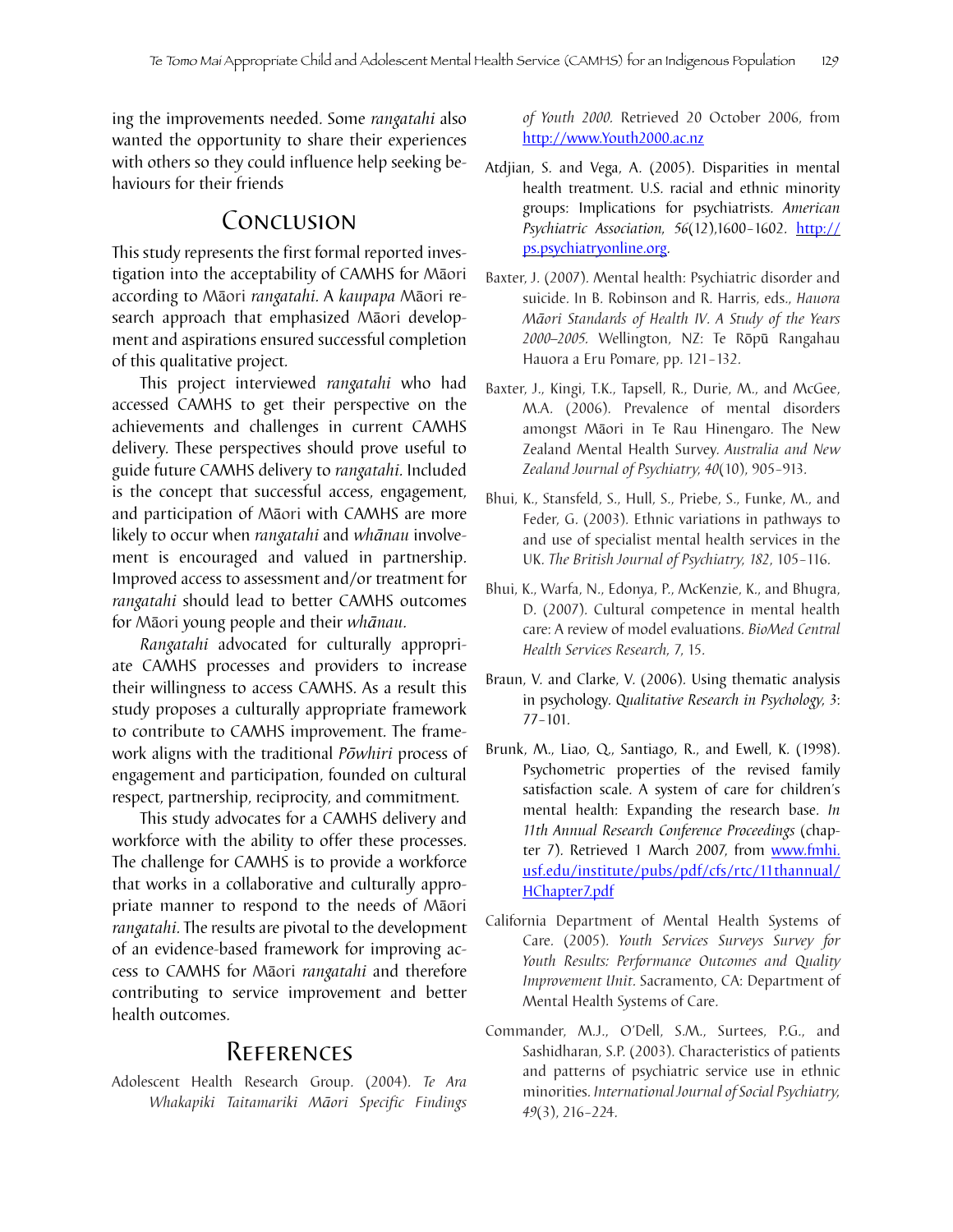- Davies, J. and Wright, J. (2008). Children's voices: A review of the literature pertinent to looked-after children's views of mental health services. *Child and Adolescent Mental Health, 13*(1), 26–31.
- Dogra, N. (2004*).* Commission and delivering culturally diverse child and adolescent mental health services. *Current Opinion in Psychiatry*, *17*(4), 243–247.
- Durie, M. (1994). *Whaiora: Maori Health Development*. Auckland, NZ: Oxford University Press.
- Fitzgerald, J. and Galyer, K. (2007). *Family Inclusion in Mental Health Services: A Child and Youth Focus. Thematic Literature Review*. Wellington, NZ: Wellington Mental Health Commission.
- Garland, A.F., Lau, A.S., Yeh, M., McCabe, K.M., Hough, R.L., and Landsverk, J.A. (2005). Racial and ethnic differences in utilization of mental health services among high-risk youths. *American Journal of Psychiatry*, *162,* 1336–1343.
- Harris, K., Edlund, M., and Larson S. (2005). Racial and ethnic differences in the mental health problems and use of mental health care. *Official Journal of the Medical Care Section, American Publication*, *43*(8), 775–784.
- Levav, I., Jacobsson, L., Tsiantis, J., Kolaitis, G., and Ponizovsky, A. (2004). Psychiatric services and training for children and adolescents in Europe: Results of a country survey. *European Child Adolescent Psychiatry, 13*, 395–401.
- McClintock, K., Mellsop, G., Moeke-Maxwell, T., and Merry, S. (2010). Pōwhiri process in mental health research. *International Journal of Social Psychiatry*
- McClintock, K., Moeke-Maxwell, T., and Mellsop, G. (2011). Appropriate Child and Adolescent Mental Health Services (CAMHS) for Māori: Caregivers perspectives. *Pimatisiwin: A Journal of Aboriginal and Indigenous Community Health*, *9*(2), 387–398.
- McClintock, K., Mellsop, G., Moeke-Maxwell, T., and Frampton, C. (2012). Pilot of Te Tomokanga: A child and adolescent mental health service evaluation tool for an Indigenous population. *The International Indigenous Policy Journal, 3*(1). Retrieved from: http://ir.lib.uwo.ca/iipj/vol3/iss1/5
- McCormick, R. (1995). The facilitation of healing for First Nations people of British Columbia. *Canadian Journal of Native Education*, *21*(2), 249–322.
- Mitchell-Lowe, M. and Eggleston, M. (2009). Children as consumer participants of child and adolescent mental health services. *Australasian Psychiatry, 17*(4), 287–290.
- Oakley Browne M.A., Wells J.E., and Scott K.M., eds. (2006). *Te Rau Hinengaro – The New Zealand Mental Health Survey: Summary*. Wellington, NZ: Ministry of Health.
- Ramage, C., Bir, J., Towns, A., Vague, R., Cargo, T., and Niumata-Faleafa, M. (2005). *Stocktake of Child and Adolescent Mental Health Services in New Zealand*. Auckland, NZ: The Werry Centre for Child & Adolescent Mental Health Workforce Development, University of Auckland.
- Riley, S.E. and Stromberg, A.J. (2001). *Parent Satisfaction with Services for Medicaid Youth at Community Mental Health Centres in Kentucky: 2000.* Technical report. Retrieved 29 April 2007, from http://www. mhmr.ky.gov/mh/outcomes/files/finalcmhcREP-ORT.pdf
- Riley, S.E., Stromberg, A.J., and Clark, J. (2005). Assessing parent satisfaction with children's mental health services with the Youth Services Survey for Families. *Journal of Child and Family Studies, 14*(1), 87–99.
- Snowden, L.R. (2003). Bias in mental health assessment and intervention: Theory and evidence. *American Journal of Public Health*, *93*(2), 239–243.
- Snowden, L., Masland, M., Ma, Y., and Clemens, E. (2006). Strategies to improve minority access to public mental health services in California. *Journal of Community Psychology*, *34*(2), 225–235.
- Swinomish Tribal Mental Health Project. (1991). *A Gathering of Wisdoms, Tribal Mental Health: A Cultural Perspective*. La Conner, WA: Swinomish Tribal Community.
- Tapsell, R. and Mellsop, G. (2007). The contributions of culture and ethnicity to New Zealand mental health research findings. *International Journal to Social Psychiatry*, *53*(4), 317–324.
- Thomas, D.R. (2005). *A General Inductive Approach for Analyzing Qualitative Evaluation Data.* Auckland, NZ: Social and Community Health School of Population Health, University of Auckland.
- U.S. Department of Health and Human Services, Office of the Surgeon General. (2005). *Eliminating Disparities*